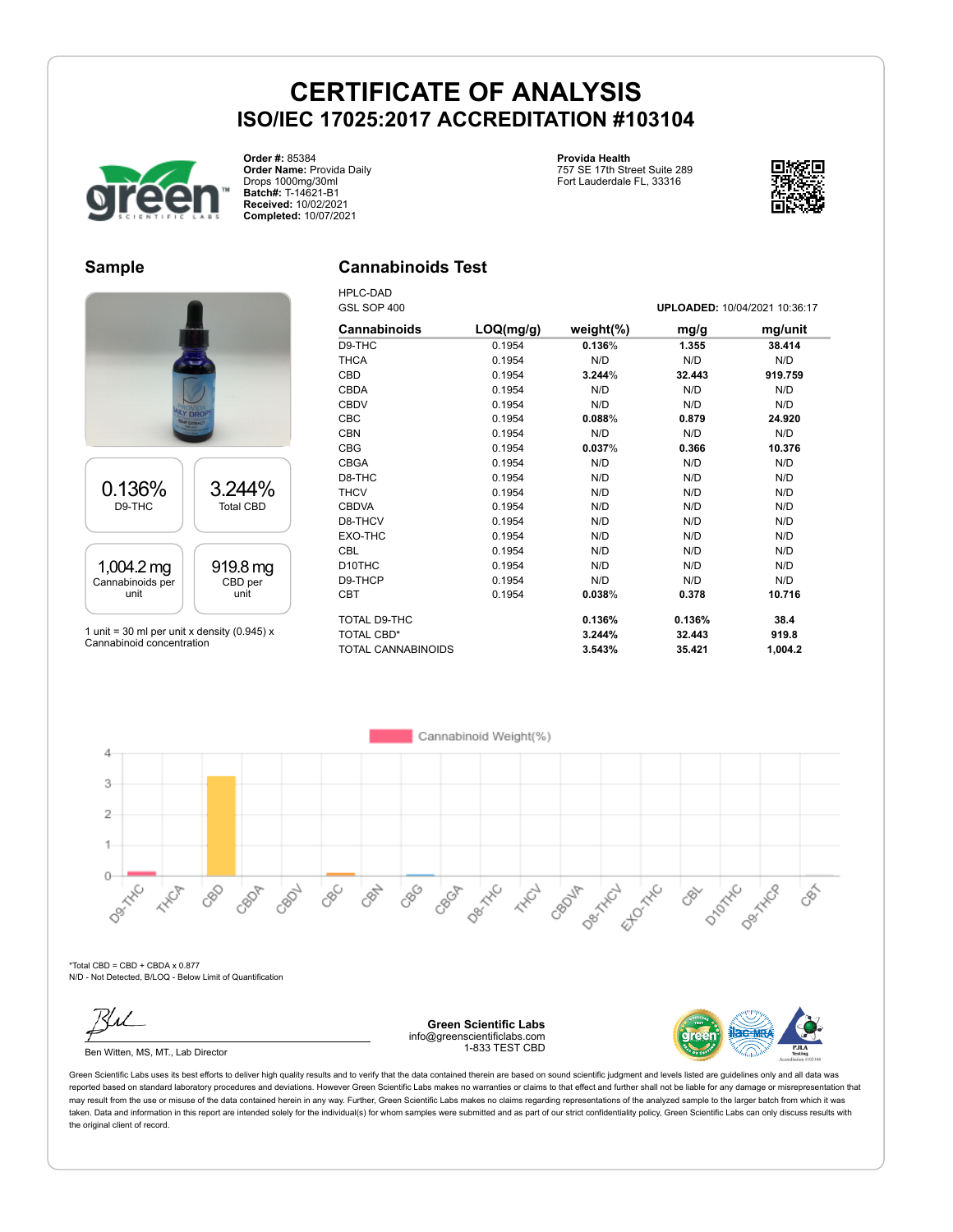GSL SOP 404

**Uploaded:** 10/04/2021 14:48:11



**Order #:** 85384 **Order Name:** Provida Daily Drops 1000mg/30ml **Batch#:** T-14621-B1 **Received:** 10/02/2021 **Completed:** 10/07/2021

#### **Provida Health** 757 SE 17th Street Suite 289 Fort Lauderdale FL, 33316



### **TERPENES: TOTAL (0.298%)**

GC-FID

| Terpene                   | Results (%) | LOQ (%)   | $LOD$ $(\%)$ |
|---------------------------|-------------|-----------|--------------|
| 3-CARENE                  | N/D         | 0.003%    | 0.001%       |
| A-BISABOLOL               | 0.135%      | 0.003%    | 0.001%       |
| A-CEDRENE                 | 0.003%      | 0.003%    | 0.001%       |
| A-HUMULENE                | 0.029%      | 0.003%    | 0.001%       |
| A-PINENE                  | N/D         | 0.003%    | 0.001%       |
| A-TERPINENE               | N/D         | 0.003%    | 0.001%       |
| <b>B-MYRCENE</b>          | N/D         | $0.003\%$ | 0.001%       |
| <b>B-PINENE</b>           | N/D         | 0.003%    | 0.001%       |
| BORNEOL (MIX OF ISOMERS)  | 0.003%      | 0.003%    | 0.001%       |
| <b>CAMPHENE</b>           | N/D         | $0.003\%$ | 0.001%       |
| CAMPHOR (MIX OF ISOMERS)  | N/D         | $0.003\%$ | 0.001%       |
| CARYOPHYLLENE OXIDE       | N/D         | $0.003\%$ | 0.001%       |
| CEDROL                    | N/D         | 0.003%    | 0.001%       |
| <b>CIS-NEROLIDOL</b>      | N/D         | $0.003\%$ | 0.001%       |
| <b>CIS-OCIMENE</b>        | N/D         | $0.003\%$ | 0.001%       |
| ENDO-FENCHYL ALCOHOL      | N/D         | 0.003%    | 0.001%       |
| <b>EUCALYPTOL</b>         | N/D         | 0.003%    | 0.001%       |
| FENCHONE (MIX OF ISOMERS) | N/D         | 0.003%    | 0.001%       |
| <b>GAMMA-TERPINENE</b>    | N/D         | 0.003%    | 0.001%       |

| Terpene                    | Results (%)  | LOQ (%) | $LOD$ $(\%)$ |
|----------------------------|--------------|---------|--------------|
| <b>GERANIOL</b>            | N/D          | 0.003%  | 0.001%       |
| <b>GERANYL ACETATE</b>     | N/D          | 0.003%  | 0.001%       |
| GUAIOL                     | 0.046%       | 0.003%  | 0.001%       |
| HEXAHYDROTHYMOL            | N/D          | 0.003%  | 0.001%       |
| <b>ISOBORNEOL</b>          | N/D          | 0.003%  | 0.001%       |
| <b>ISOPULEGOL</b>          | <b>B/LOQ</b> | 0.003%  | 0.001%       |
| <b>LIMONENE</b>            | N/D          | 0.003%  | 0.001%       |
| LINALOOL                   | N/D          | 0.003%  | 0.001%       |
| NEROL                      | N/D          | 0.003%  | 0.001%       |
| P-MENTHA-1, 5-DIENE        | N/D          | 0.003%  | 0.001%       |
| PULEGONE (+)               | N/D          | 0.003%  | 0.001%       |
| <b>SABINENE HYDRATE</b>    | N/D          | 0.003%  | 0.001%       |
| TERPINEOL (MIX OF ISOMERS) | 0.005%       | 0.003%  | 0.001%       |
| <b>TERPINOLENE</b>         | N/D          | 0.003%  | 0.001%       |
| TRANS-CARYOPHYLLENE        | 0.075%       | 0.003%  | 0.001%       |
| TRANS-NEROLIDOL            | N/D          | 0.003%  | 0.001%       |
| TRANS-OCIMENE              | N/D          | 0.003%  | 0.001%       |
| VALENCENE                  | N/D          | 0.003%  | 0.001%       |

### **Top Terpenes Results:**



Ben Witten, MS, MT., Lab Director

**Green Scientific Labs** info@greenscientificlabs.com 1-833 TEST CBD

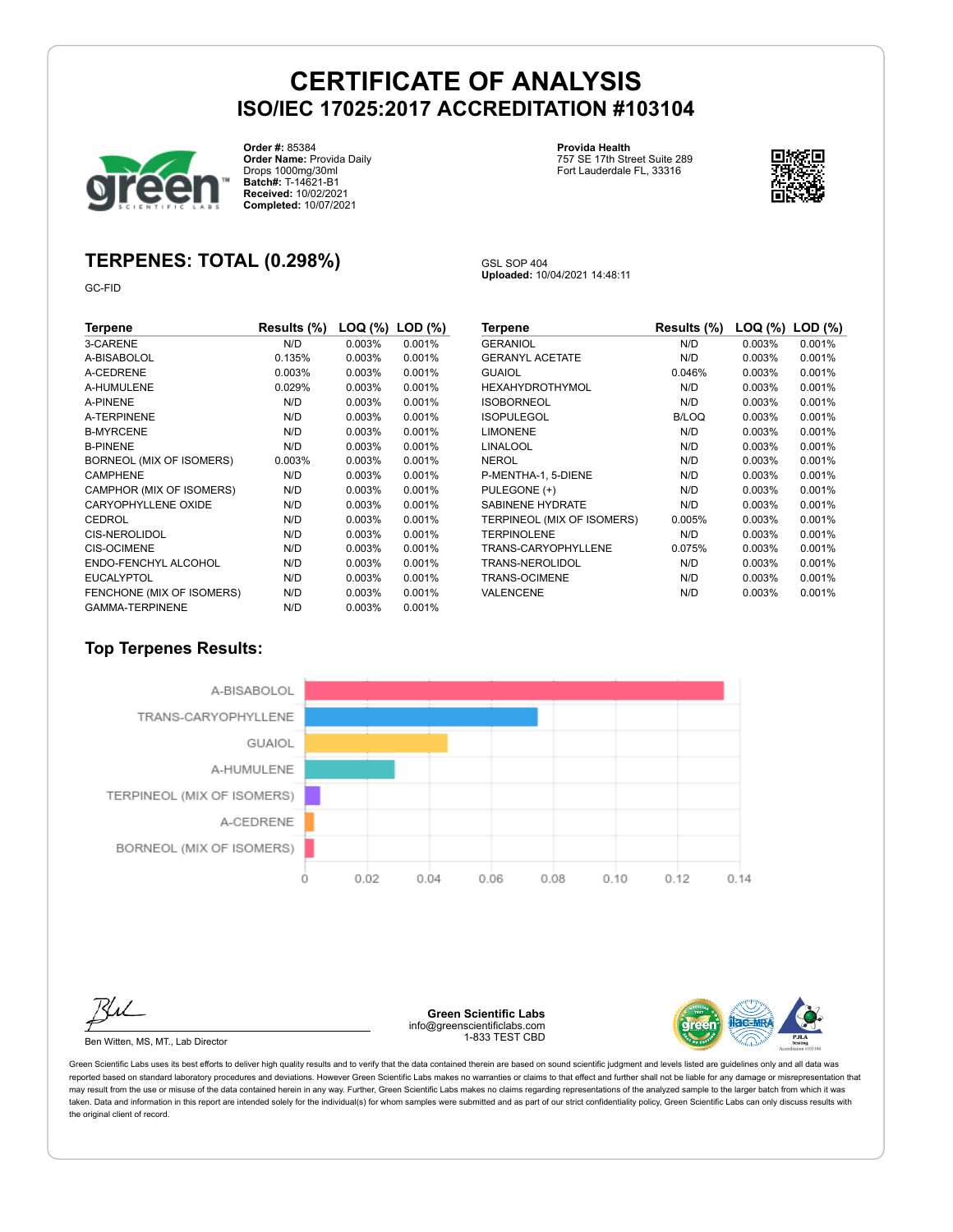**Pesticide** 



**Order #:** 85384 **Order Name:** Provida Daily Drops 1000mg/30ml **Batch#:** T-14621-B1 **Received:** 10/02/2021 **Completed:** 10/07/2021

**Provida Health** 757 SE 17th Street Suite 289 Fort Lauderdale FL, 33316



**Results LOQ LOD (ppm) (ppm) (ppm)**

## **PESTICIDE ANALYSIS:**

GC-MS/MS

GSL SOP 401 **PREPARED:** 10/02/2021 17:27:15 **UPLOADED:** 10/04/2021 13:48:33

**(ppm)**

| Pesticide           | <b>Action Level</b><br>(ppm) | <b>Results</b><br>(ppm) | LOQ<br>(ppm) | LOD<br>(ppm) |
|---------------------|------------------------------|-------------------------|--------------|--------------|
| CAPTAN              | 3.000                        | N/D                     | 0.100        | 0.010        |
| CHLORDANE           | 0.100                        | N/D                     | 0.100        | 0.010        |
| <b>CHLORFENAPYR</b> | 0.100                        | N/D                     | 0.100        | 0.010        |
| <b>COUMAPHOS</b>    | 0.100                        | N/D                     | 0.100        | 0.010        |
| LC-MS/MS            |                              |                         |              |              |

| <b>Pesticide</b>           | <b>Action Level</b> | Results | LOQ   | <b>LOD</b> |
|----------------------------|---------------------|---------|-------|------------|
|                            | (ppm)               | (ppm)   | (ppm) | (ppm)      |
| <b>ABAMECTIN B1A</b>       | 0.300               | N/D     | 0.005 | 0.005      |
| <b>ACEPHATE</b>            | 3.000               | N/D     | 0.005 | 0.001      |
| <b>ACEQUINOCYL</b>         | 2.000               | N/D     | 0.005 | 0.005      |
| <b>ACETAMIPRID</b>         | 3.000               | N/D     | 0.005 | 0.005      |
| <b>ALDICARB</b>            | 0.100               | N/D     | 0.005 | 0.005      |
| <b>AZOXYSTROBIN</b>        | 3.000               | N/D     | 0.005 | 0.001      |
| <b>BIFENAZATE</b>          | 3.000               | N/D     | 0.005 | 0.001      |
| <b>BIFENTHRIN</b>          | 0.500               | N/D     | 0.005 | 0.005      |
| <b>BOSCALID</b>            | 3.000               | N/D     | 0.005 | 0.005      |
| CARBARYL                   | 0.500               | N/D     | 0.005 | 0.001      |
| <b>CARBOFURAN</b>          | 0.100               | N/D     | 0.005 | 0.001      |
| <b>CHLORANTRANILIPROLE</b> | 3.000               | N/D     | 0.005 | 0.005      |
| <b>CHLORMEQUAT</b>         | 3.000               | N/D     | 0.250 | 0.100      |
| <b>CHLORIDE</b>            |                     |         |       |            |
| <b>CHLORPYRIFOS</b>        | 0.100               | N/D     | 0.005 | 0.005      |
| <b>CLOFENTEZINE</b>        | 0.500               | N/D     | 0.005 | 0.005      |
| <b>DAMINOZIDE</b>          | 0.100               | N/D     | 0.005 | 0.001      |
| <b>DIAZINON</b>            | 0.200               | N/D     | 0.005 | 0.005      |
| <b>DICHLORVOS</b>          | 0.100               | N/D     | 0.005 | 0.001      |
| <b>DIMETHOATE</b>          | 0.100               | N/D     | 0.005 | 0.001      |
| <b>DIMETHOMORPH</b>        | 3.000               | N/D     | 0.005 | 0.001      |
| <b>ETHOPROPHOS</b>         | 0.100               | N/D     | 0.005 | 0.001      |
| <b>ETOFENPROX</b>          | 0.100               | N/D     | 0.005 | 0.005      |
| <b>ETOXAZOLE</b>           | 1.500               | N/D     | 0.050 | 0.005      |
| <b>FENHEXAMID</b>          | 3.000               | N/D     | 0.005 | 0.001      |
| <b>FENOXYCARB</b>          | 0.100               | N/D     | 0.005 | 0.005      |
| <b>FENPYROXIMATE</b>       | 2.000               | N/D     | 0.005 | 0.005      |
| <b>FIPRONIL</b>            | 0.100               | N/D     | 0.005 | 0.005      |
| <b>FLONICAMID</b>          | 2.000               | N/D     | 0.025 | 0.005      |
| <b>FLUDIOXONIL</b>         | 3.000               | N/D     | 0.005 | 0.005      |
| <b>HEXYTHIAZOX</b>         | 2.000               | N/D     | 0.005 | 0.005      |

| <b>CYFLUTHRIN</b>       |                     | 1.000   | N/D<br>0.100 | 0.010 |
|-------------------------|---------------------|---------|--------------|-------|
| <b>CYPERMETHRIN</b>     |                     | 1.000   | N/D<br>0.100 | 0.010 |
| PENTACHLORONITROBENZENE |                     | 0.200   | N/D<br>0.100 | 0.010 |
|                         |                     |         |              |       |
|                         |                     |         |              |       |
|                         | <b>Action Level</b> | Results | LOQ          | LOD   |
| Pesticide               |                     |         |              |       |
|                         | (ppm)               | (ppm)   | (ppm)        | (ppm) |
| <b>IMAZALIL</b>         | 0.100               | N/D     | 0.005        | 0.001 |
| <b>IMIDACLOPRID</b>     | 3.000               | N/D     | 0.005        | 0.001 |
| <b>KRESOXIM-METHYL</b>  | 1.000               | N/D     | 0.005        | 0.005 |
| <b>MALATHION</b>        | 2.000               | N/D     | 0.005        | 0.001 |
| METALAXYL               | 3.000               | N/D     | 0.005        | 0.001 |
| <b>METHIOCARB</b>       | 0.100               | N/D     | 0.005        | 0.001 |
| <b>METHOMYL</b>         | 0.100               | N/D     | 0.005        | 0.001 |
|                         |                     |         |              |       |

| KRESOXIM-METHYL        | 1.000 | N/D | 0.005 | 0.005 |
|------------------------|-------|-----|-------|-------|
| <b>MALATHION</b>       | 2.000 | N/D | 0.005 | 0.001 |
| METALAXYL              | 3.000 | N/D | 0.005 | 0.001 |
| <b>METHIOCARB</b>      | 0.100 | N/D | 0.005 | 0.001 |
| <b>METHOMYL</b>        | 0.100 | N/D | 0.005 | 0.001 |
| <b>MEVINPHOS</b>       | 0.100 | N/D | 0.005 | 0.001 |
| MYCLOBUTANIL           | 3.000 | N/D | 0.005 | 0.005 |
| <b>NALED</b>           | 0.500 | N/D | 0.005 | 0.001 |
| OXAMYL                 | 0.500 | N/D | 0.005 | 0.001 |
| <b>PACLOBUTRAZOL</b>   | 0.100 | N/D | 0.005 | 0.005 |
| <b>PERMETHRINS</b>     | 1.000 | N/D | 0.005 | 0.005 |
| <b>PHOSMET</b>         | 0.200 | N/D | 0.005 | 0.001 |
| <b>PIPERONYL</b>       | 3.000 | N/D | 0.005 | 0.005 |
| <b>BUTOXIDE</b>        |       |     |       |       |
| <b>PRALLETHRIN</b>     | 0.400 | N/D | 0.005 | 0.005 |
| <b>PROPICONAZOLE</b>   | 1.000 | N/D | 0.010 | 0.005 |
| <b>PROPOXUR</b>        | 0.100 | N/D | 0.005 | 0.001 |
| <b>PYRETHRINS</b>      | 1.000 | N/D | 0.005 | 0.001 |
| <b>PYRIDABEN</b>       | 3.000 | N/D | 0.005 | 0.005 |
| <b>SPINETORAM</b>      | 3.000 | N/D | 0.005 | 0.005 |
| SPINOSAD               | 3.000 | N/D | 0.005 | 0.005 |
| <b>SPIROMESIFEN</b>    | 3.000 | N/D | 0.005 | 0.001 |
| <b>SPIROTETRAMAT</b>   | 3.000 | N/D | 0.005 | 0.005 |
| SPIROXAMINE            | 0.100 | N/D | 0.005 | 0.001 |
| <b>TEBUCONAZOLE</b>    | 1.000 | N/D | 0.005 | 0.001 |
| <b>THIACLOPRID</b>     | 0.100 | N/D | 0.005 | 0.001 |
| <b>THIAMETHOXAM</b>    | 1.000 | N/D | 0.005 | 0.001 |
| <b>TRIFLOXYSTROBIN</b> | 3.000 | N/D | 0.005 | 0.005 |
|                        |       |     |       |       |

N/D = Not Detected, A/LOQ = Above LOQ Level, B/LOQ = Below LOQ Level, B/LOD = Below LOD Level



Ben Witten, MS, MT., Lab Director

**Green Scientific Labs** info@greenscientificlabs.com 1-833 TEST CBD

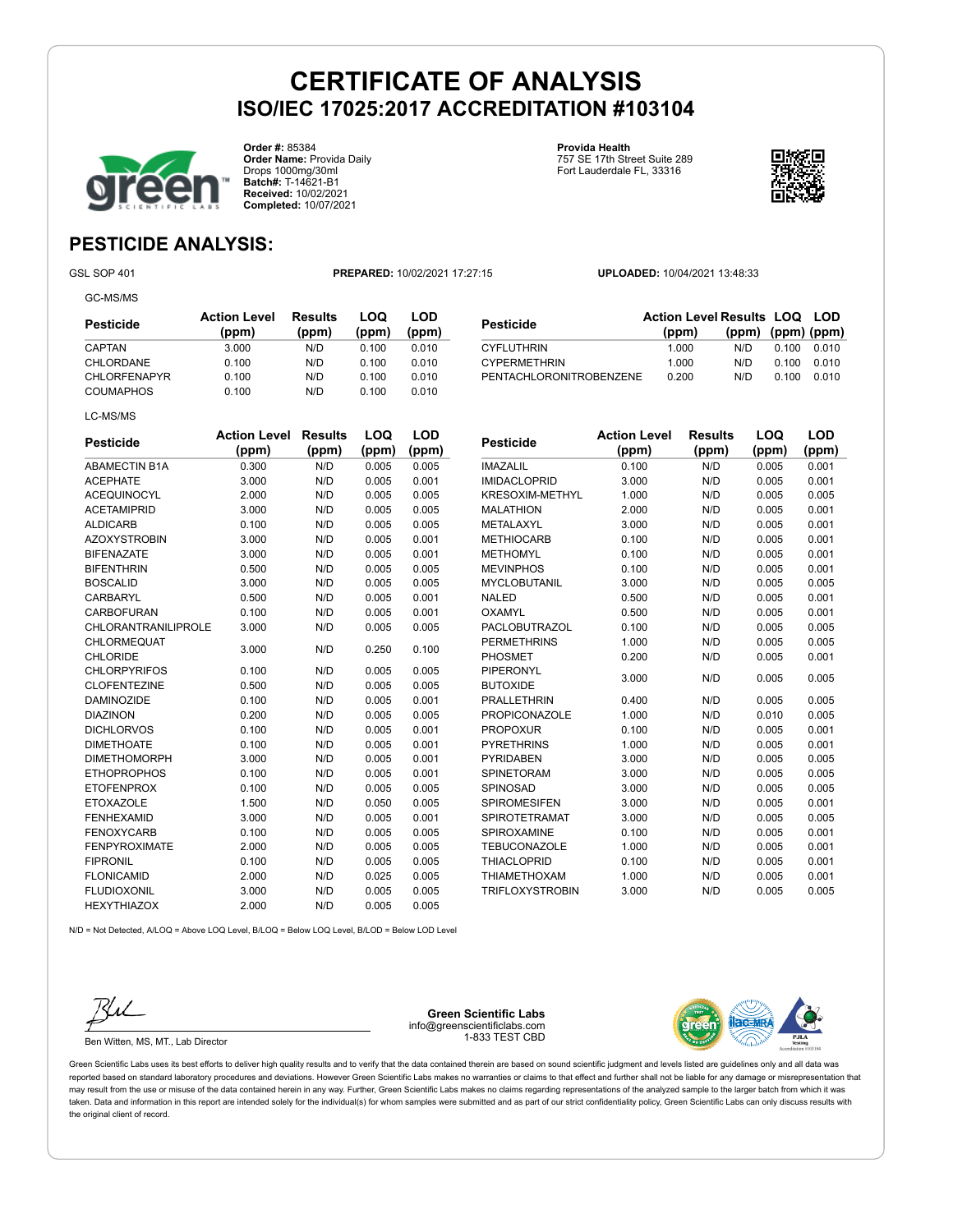

**Order #:** 85384 **Order Name:** Provida Daily Drops 1000mg/30ml **Batch#:** T-14621-B1 **Received:** 10/02/2021 **Completed:** 10/07/2021

**Provida Health** 757 SE 17th Street Suite 289 Fort Lauderdale FL, 33316



### **RESIDUAL SOLVENTS:**

HS-GC-MS

GSL SOP 405

**Uploaded:** 10/04/2021 10:23:53

| <b>Residual Solvent</b>  | <b>Action Level (ppm)</b> | Results (ppm) | LOQ (ppm) | LOD (ppm) |
|--------------------------|---------------------------|---------------|-----------|-----------|
| 1,1-DICHLOROETHENE       | 8                         | N/D           | 0.63      | 0.6       |
| 1,2- DICHLOROETHANE      | 2                         | N/D           | 0.12      | 0.012     |
| 1,2-DICHLOROETHENE       | 5                         | N/D           | 0.73      | 0.09      |
| <b>ACETONE</b>           | 5,000                     | N/D           | 140       | 9         |
| <b>ACETONITRILE</b>      | 410                       | N/D           | 25        | 0.72      |
| <b>BENZENE</b>           |                           | N/D           |           | 0.6       |
| <b>BUTANE</b>            | 5,000                     | N/D           | 50        | 48        |
| <b>CHLOROFORM</b>        |                           | N/D           |           | 0.5       |
| <b>ETHANOL</b>           | 5,000                     | N/D           | 140       | 12        |
| ETHYL ACETATE            | 5,000                     | N/D           | 140       | 2.4       |
| ETHYL ETHER              | 5,000                     | N/D           | 140       | 6         |
| <b>ETHYLENE OXIDE</b>    |                           | N/D           | 2         | 0.6       |
| <b>ISOPROPYL ALCOHOL</b> | 5,000                     | <b>B/LOQ</b>  | 140       | 3         |
| <b>METHANOL</b>          | 3,000                     | N/D           | 100       | 6         |
| METHYLENE CHLORIDE       | 125                       | N/D           | 1.5       | 1.5       |
| N-HEPTANE                | 5,000                     | N/D           | 140       | 6         |
| N-HEXANE                 | 290                       | N/D           | 18        | 0.06      |
| <b>PENTANE</b>           | 5,000                     | N/D           | 140       | 9         |
| <b>PROPANE</b>           | 5,000                     | N/D           | 30        | 30        |
| <b>TOLUENE</b>           | 890                       | N/D           | 53        | 0.9       |
| <b>TRICHLOROETHENE</b>   |                           | N/D           |           | 0.3       |
| <b>XYLENES</b>           | 150                       | N/D           | 130       | 1.8       |

Ru

Ben Witten, MS, MT., Lab Director

**Green Scientific Labs** info@greenscientificlabs.com 1-833 TEST CBD

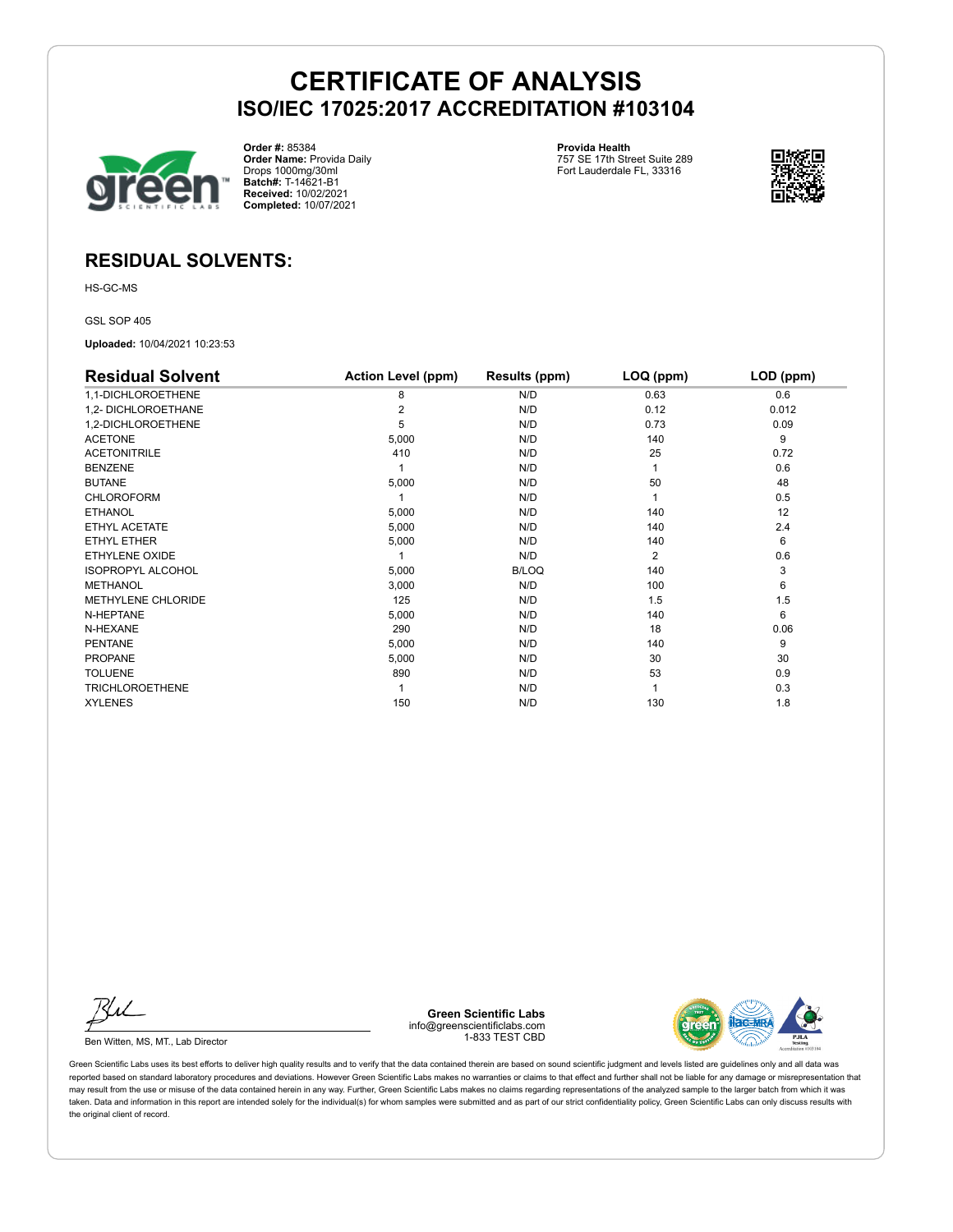

**Order #:** 85384 **Order Name:** Provida Daily Drops 1000mg/30ml **Batch#:** T-14621-B1 **Received:** 10/02/2021 **Completed:** 10/07/2021

**Provida Health** 757 SE 17th Street Suite 289 Fort Lauderdale FL, 33316

**Microbial Analysis** GSL SOP 406 **Uploaded:** 10/04/2021 17:50:24



# **Microbial Analysis:**

PCR - Agilent AriaMX

### **MICROBIAL ANALYSIS:**

PCR - Agilent AriaMX

| <b>Test</b>            | <b>SOP</b> | <b>Test Method</b> | <b>Device Used</b> | <b>LOD</b>                          | <b>Allowable</b><br><b>Criteria</b> | <b>Actual Result Pass/Fail</b> |             |
|------------------------|------------|--------------------|--------------------|-------------------------------------|-------------------------------------|--------------------------------|-------------|
| TOTAL YEAST AND MOLD   | 406.01     | USP 61/62+         | <b>ARIAMX PCR</b>  | CFU/G BY<br><b>SAMPLE</b><br>TYPE** | 1.000 CFU/G                         | < 1.000 CFU/G                  | <b>PASS</b> |
| LISTERIA MONOCYTOGENES | 406.01     |                    | <b>ARIAMX PCR</b>  | 2 COPIES OF<br><b>DNA</b>           | PRESENCE/ABSENT NOT DETECTED        |                                | <b>PASS</b> |
| STEC E. COLI*          | 406.01     | USP 61/62+         | <b>ARIAMX PCR</b>  | 1 CFU/G**                           | DETECT/NOT<br><b>DETECTED</b>       | NOT DETECTED                   | <b>PASS</b> |
| PATHOGENIC E. COLI     | 406.01     | USP 61/62+         | <b>ARIAMX PCR</b>  | 1 CFU/G**                           | DETECT/NOT<br><b>DETECTED</b>       | NOT DETECTED                   | <b>PASS</b> |
| SALMONELLA*            | 406.01     | USP 61/62+         | <b>ARIAMX PCR</b>  | 1 CFU/G**                           | DETECT/NOT<br><b>DETECTED</b>       | NOT DETECTED                   | <b>PASS</b> |

† USP 61 (enumeration of bacteria TAC, TYM, and ENT/Coliform), USP 62 (identifying specific species E.coli Aspergillus etc)

\* STEC and Salmonella run as Multiplex

\*\* CFU/g Calculation based on MIP/Extract matrix

\*\*\* Flavus = 2 Copies of DNA / Fumigatis = 2 Copies of DNA Niger = 20 Copies of DNA / Terrus = 10 copies of DNA

Ku

Ben Witten, MS, MT., Lab Director

**Green Scientific Labs** info@greenscientificlabs.com 1-833 TEST CBD